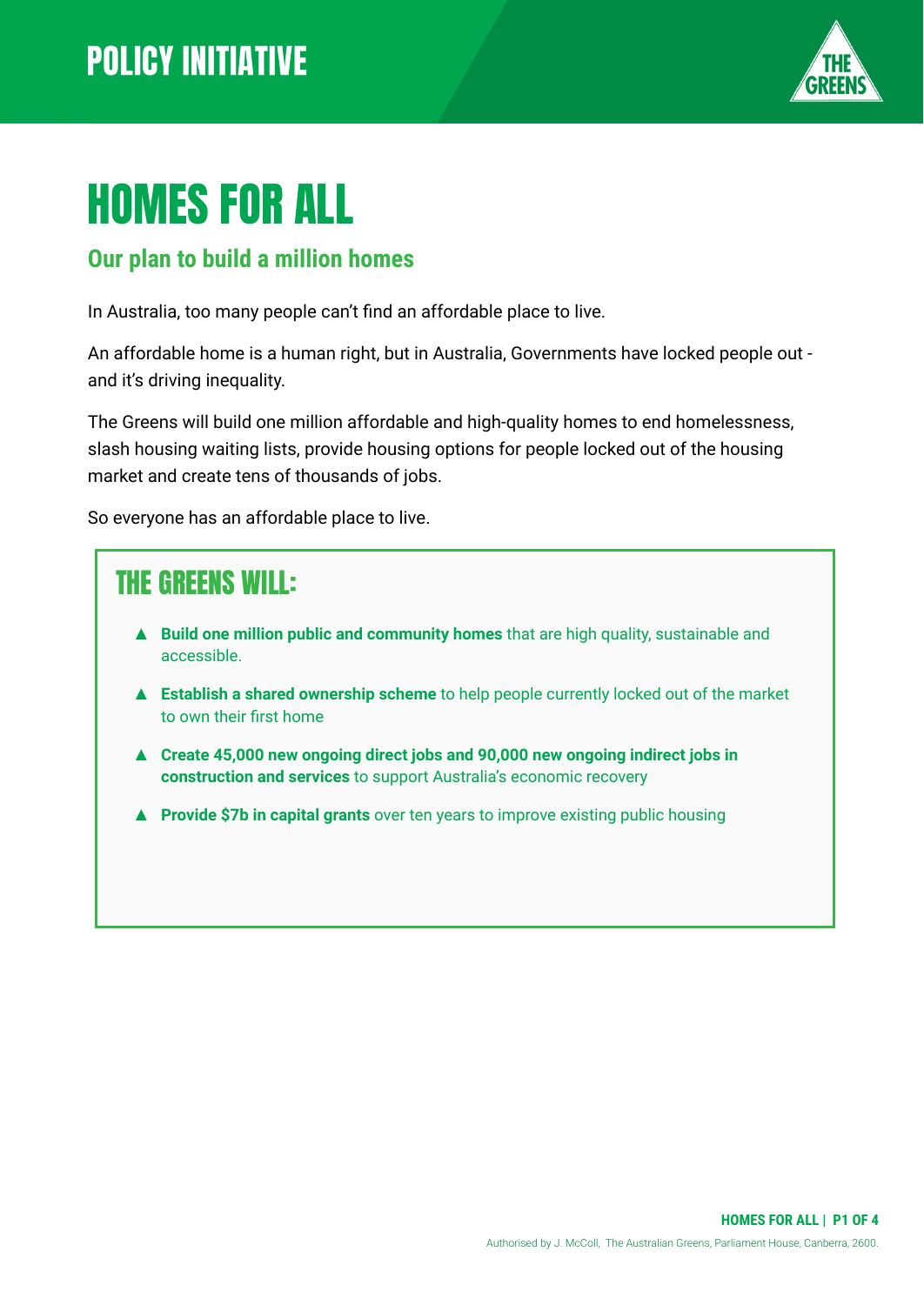

#### PAYING FOR OUR PLAN

By making billionaires and big corporations pay their fair share of tax and winding back handouts to big polluters, we can build a better life for all of us.

1 in 3 big corporations pays no tax and many big corporations and billionaires send their profits offshore tax free.

The Greens will tax billionaires with a new 'billionaires tax', require big corporations making excessive profits to pay a 'corporate super-profits tax' and axe billions of dollars in handouts to the coal, oil and gas giants that are driving the climate crisis.

When big corporations and billionaires pay their fair share, everyone can have the services they need for a better life.

#### **ONE MILLION HOMES**

People wait for over a decade to access public housing in some parts of Australia, while hundreds of thousands of people seek help from homelessness services every year.

Women, especially older women, have been the fastest growing group of people experiencing homelessness.<sup>1</sup> The Covid-19 pandemic has further deepened this crisis, with many thousands of women and children being forced to choose between returning to violent partners or becoming homeless. A recent report revealed as many as 7,700 women a year were returning to violent partners and 9,120 women were

<sup>1</sup> Australian Human Rights Commission, *Risk of Homelessness in Older Women*

being forced into homelessness because of a chronic shortage of affordable housing.<sup>2</sup>

The Greens will establish a Federal Housing Trust to build a million public and social homes across cities, towns, regions and remote areas over 20 years. The scale of the build would obliterate social housing waiting lists and reduce homelessness, especially in groups like women and children facing domestic violence, First Nations people, and migrants and refugees who face higher rates of homelessness.

Building one million homes will reduce insecure housing and poverty, place downward pressure on rents and house prices, and stimulate the economy.

After decades of under-investment by successive governments, we're facing a growing crisis in public and social housing. The

<sup>&</sup>lt;https://humanrights.gov.au/our-work/age-discri mination/projects/risk-homelessness-older-wome n>

<sup>2</sup> Everybody's Home Campaign, *Nowhere to go* <https://everybodyshome.com.au/report-social-ho using-keeps-women-safe-from-family-violence-ex pands-economy/>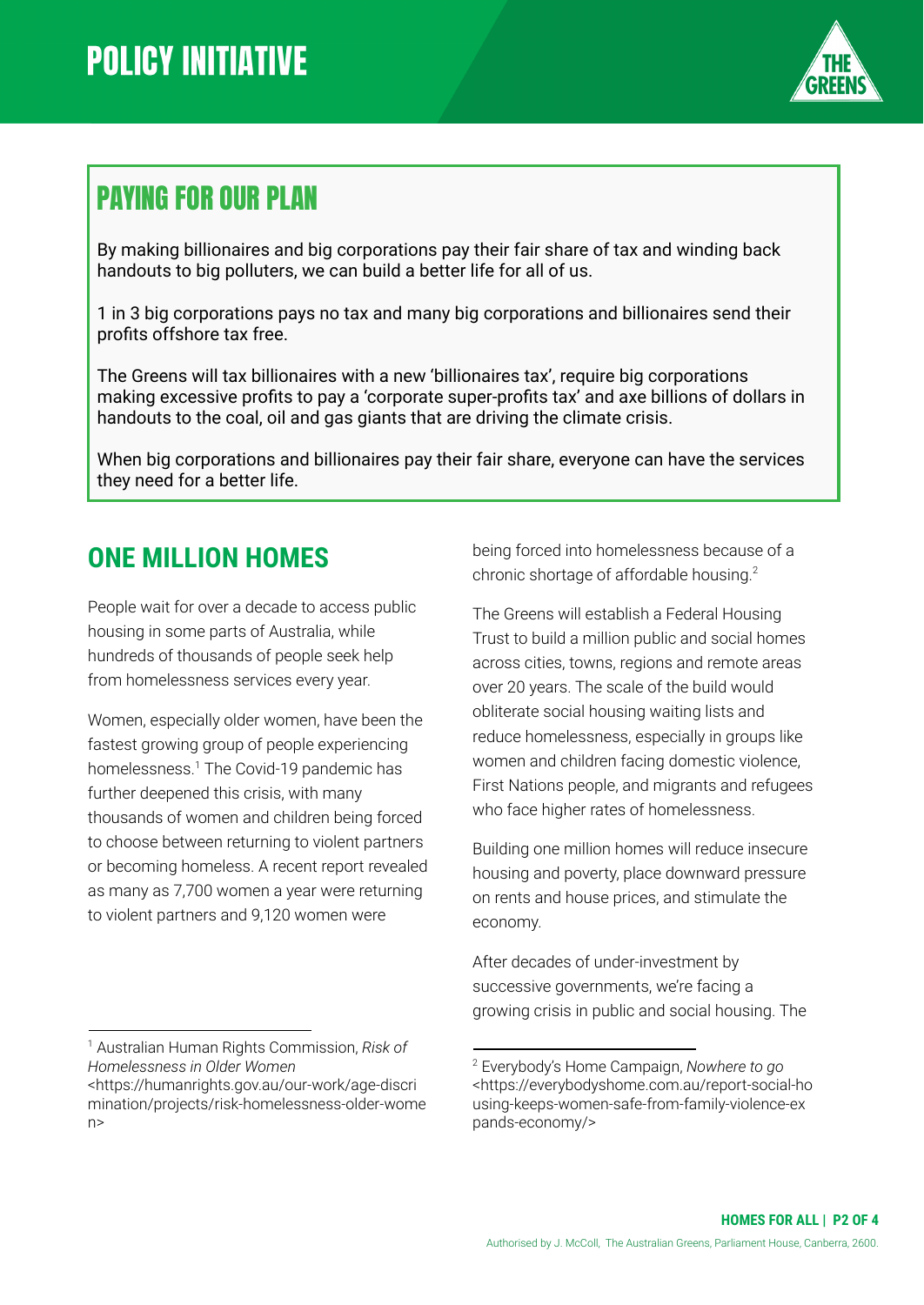## **POLICY INITIATIVE**



Australian Institute of Health and Welfare has found public and community housing has not kept pace with the growth in the overall number of households. The proportion of social housing households has steadily declined.<sup>3</sup>

Access to secure, safe, accessible and affordable housing is fundamental to economic and social justice. No one should have to wait to have a roof over their head or go from one type of crisis accommodation to another while they languish on public housing waiting lists. This is why the Greens will establish a Federal Housing Trust to construct one million new environmentally sustainable homes in partnership with states, territories, local councils, community housing providers and First Nations community-controlled organisations.

Out of the one million homes the Trust will build over 20 years:

- 750,000 homes will be reserved for people on low incomes to slash public housing waiting lists and end homelessness;
- 125,000 will be shared ownership homes, which will allow first-home buyers who are locked out of housing to buy a home in suburbs they want to live in for \$300,000; and
- 125,000 will be public universal access rental homes to provide secure housing

for more people and move towards universal housing.

#### **A SHARED EQUITY OWNERSHIP SCHEME**

In a property market rigged for investors, buying a home has become out of reach for an entire generation. This is why the Greens will establish a Shared Equity Ownership Scheme to allow people who are currently locked out of owning a home to buy up to 75% equity in a Federal Housing Trust home for \$300,000. 125,000 of the homes from the one million homes will be earmarked for the scheme.

To make sure there are as few barriers to entry as possible, participants will have stamp duty waived and can access a concessional Commonwealth loan with a 10% deposit to buy equity in one of 125,000 Trust homes in the Scheme.

Whether people are looking for a secure home for life or to build equity while saving for a deposit to enter the private market, the Scheme will help ensure access to a home for all. The homes will be owner-occupied.

The Shared Equity Ownership Scheme won't just give people a chance to own their home, it will ensure Trust homes remain in public hands forever by requiring equity is sold back to the Commonwealth at a fair rate when a resident leaves their home. Tenants in the Trust's rental tenancies will have the option of converting their tenancy to the Shared Equity Ownership Scheme at any time during their lease.

<sup>&</sup>lt;sup>3</sup> Housing assistance in Australia, 30 June 2021. Online at [Housing assistance in Australia,](https://www.aihw.gov.au/reports/housing-assistance/housing-assistance-in-australia/contents/summary) [Summary - Australian Institute of Health and](https://www.aihw.gov.au/reports/housing-assistance/housing-assistance-in-australia/contents/summary) [Welfare \(aihw.gov.au\)](https://www.aihw.gov.au/reports/housing-assistance/housing-assistance-in-australia/contents/summary)